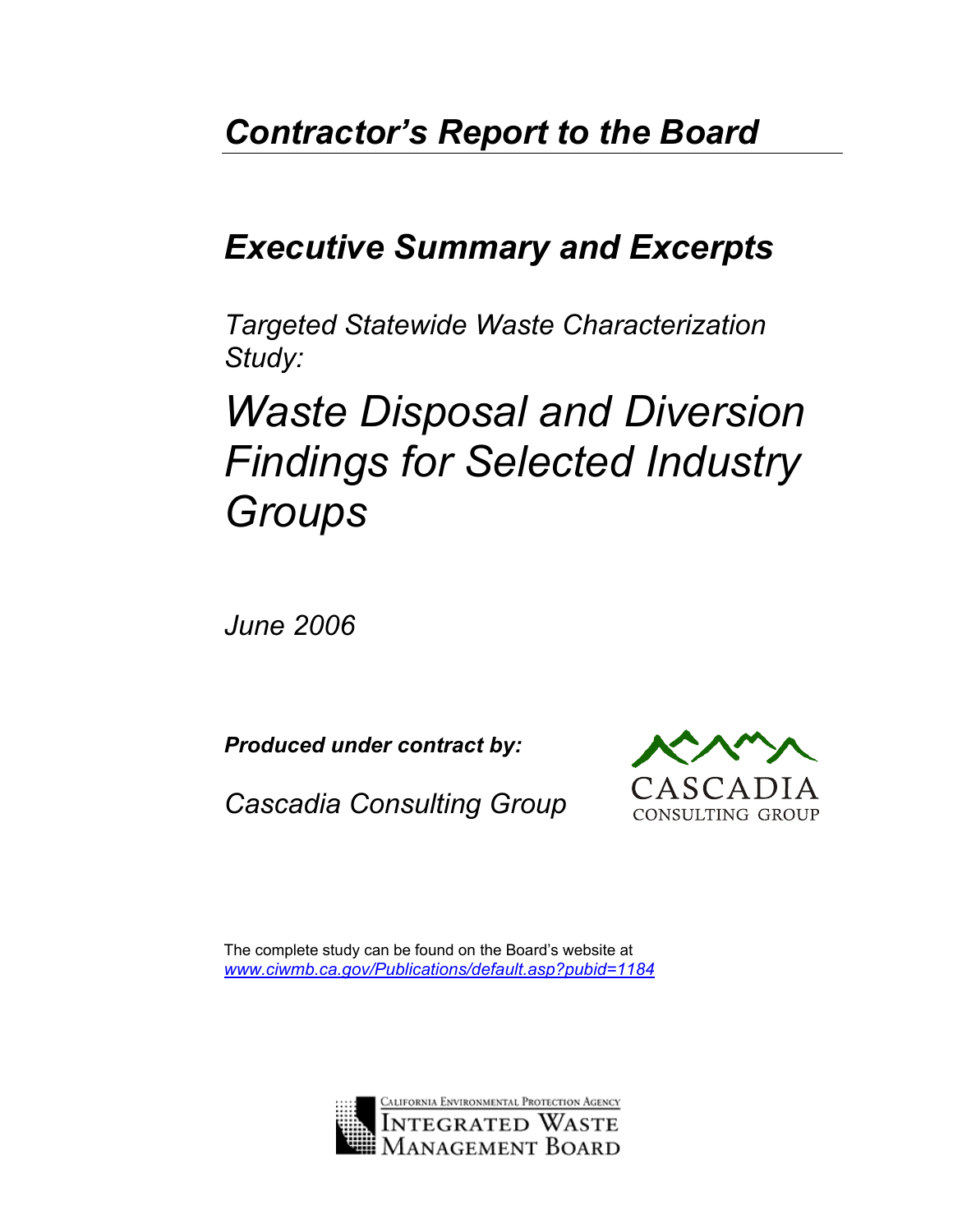## **Executive Summary**

### *Summary of Objectives*

The California Integrated Waste Management Board (CIWMB) commissioned a study of waste disposal and diversion practices by key types of commercial establishment. The study entailed quantifying and characterizing the material that is disposed as well as the material that is recycled or otherwise diverted. The study represents the largest effort conducted in the United States thus far to understand waste disposal and diversion practices simultaneously for major industry groups. The CIWMB conducted a study on industry groups in 1999 which characterized waste disposed only. The results of the present study provide a complete picture of waste management practices that are typical of the targeted industry groups. This information will be useful to local governments as well as businesses as they implement or refine their diversion programs.

### *Summary of Approach*

A total of 371 commercial sites belonging to 14 industry groups participated in the study. Sites were recruited in the heavily urbanized areas of Los Angeles, Sacramento, San Diego, and San Francisco. In general, data was gathered from each participating site to confirm its industry group and size (in terms of numbers of employees, numbers of hotel rooms, numbers of visitors, or square footage), to quantify and characterize the materials that are diverted, and to quantify and characterize the materials that are disposed.

The study addressed the following 14 industry groups:

- Fast-food restaurants
- Full-service restaurants
- Food stores
- $\bullet$  Durable wholesale goods distributors (e.g., warehouses and distributors of non-perishable items)
- Non-durable wholesale goods distributors (e.g., food warehouses and distributors)
- $\bullet$  Large hotels
- Building material and garden stores belonging to certain "big box" chains
- Other building material and garden stores
- Retail stores belonging to certain "big box" chains
- $\bullet$  Other retail stores
- $\bullet$  Shopping malls
- $\bullet$  Anchor stores at shopping malls
- $\bullet$  Public venues and events
- Large office buildings

Diversion was documented through interviews with employees at the businesses and inspection of recycling and diversion systems during on-site visits. Disposal was quantified through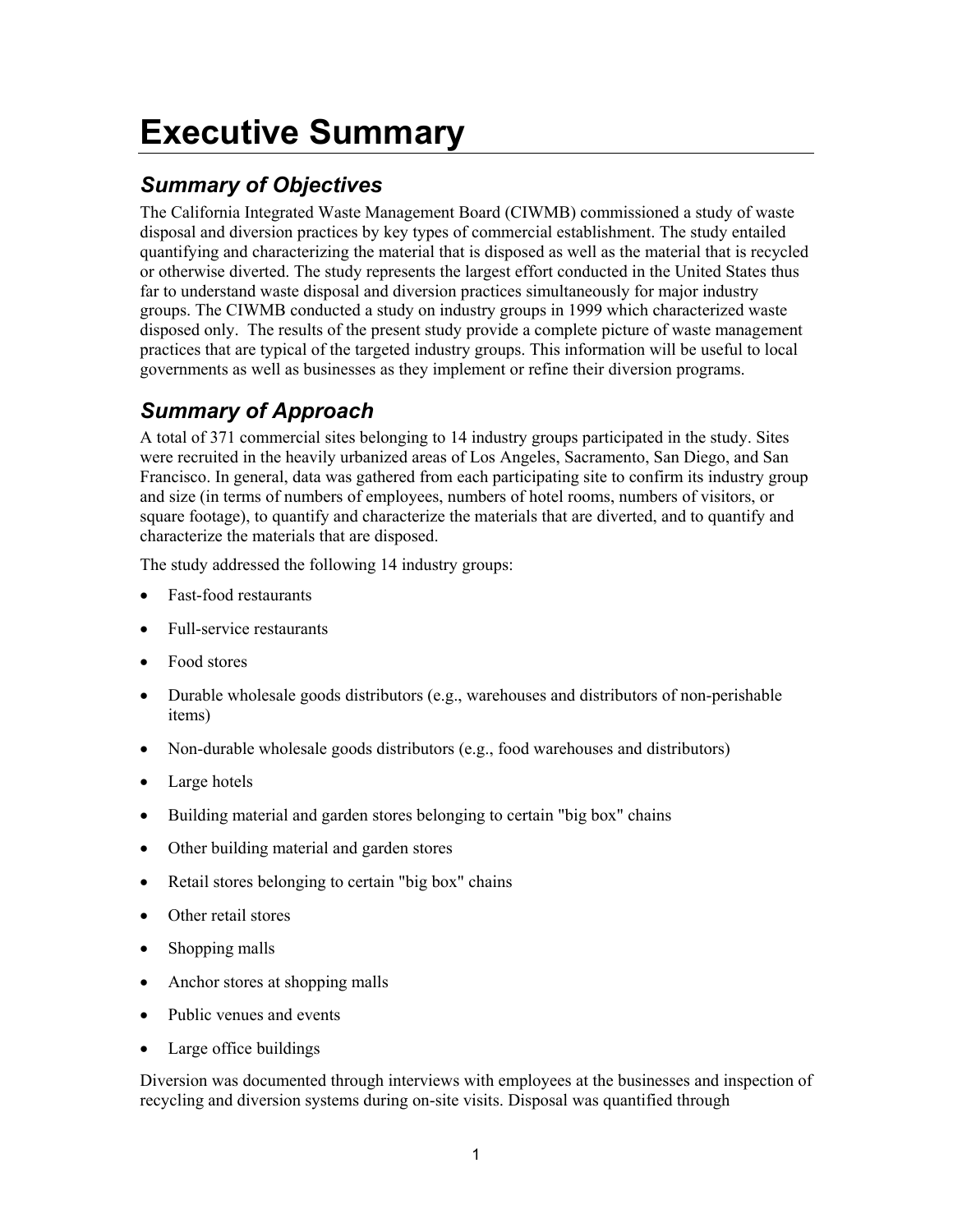measurements of waste accumulation in dumpsters or through interviews and examination of waste disposal records. Disposed waste was characterized by obtaining one or more 200-pound samples from each site and hand-sorting it into 74 material categories. Both disposal and diversion rates were determined, either on a per-employee basis (pounds per employee per year), or per room, per thousand square feet, or per visitor, as appropriate to the nature of the business.

### *Summary of Findings*

The industry groups addressed by this study that achieve the highest diversion rates do so mainly by implementing effective programs to recycle corrugated cardboard boxes and other cardboard packaging. Of the groups addressed in this study, food stores have the highest diversion rate, with an average of 71 percent of all waste material (mostly cardboard) being diverted. They are followed by retail big-box stores, with an estimated 64 percent diversion rate (again, mostly cardboard). Non-durable goods wholesale distributors on average divert 59 percent of waste materials (mainly achieved through cardboard recycling and through the reuse of wood shipping pallets). The group with the fourth-highest diversion rate is other retail stores at 54 percent, which mostly reflects cardboard recycling.

Four of the industry groups addressed in this study divert less than a quarter of their solid waste. Other building material and garden stores divert an average of 24 percent of their waste, and large hotels divert approximately 23 percent. Public venues and events were found to divert about 11 percent of their waste. The diversion rate for large office buildings is estimated to be about 7 percent, although the estimate does not take into account any diversion (e.g., recycling of computer equipment, furniture, etc.) that might be done by tenants of the office buildings independently of the buildings' management and custodial services.

Based on the findings of the study, key opportunities for additional diversion are presented below in Table ES-1. For each industry sector, groups of divertible materials are listed starting with those that are most prevalent in the disposed waste by that industry sector, and proceeding in rank order.

In general, compostable materials such as food, leaves and grass, and lower grade compostable papers present opportunity to greatly increase diversion for most of the industry groups. Recyclable papers such as cardboard, newspaper, and other recyclable types also show significant potential for further recycling, as does lumber, for several industry groups.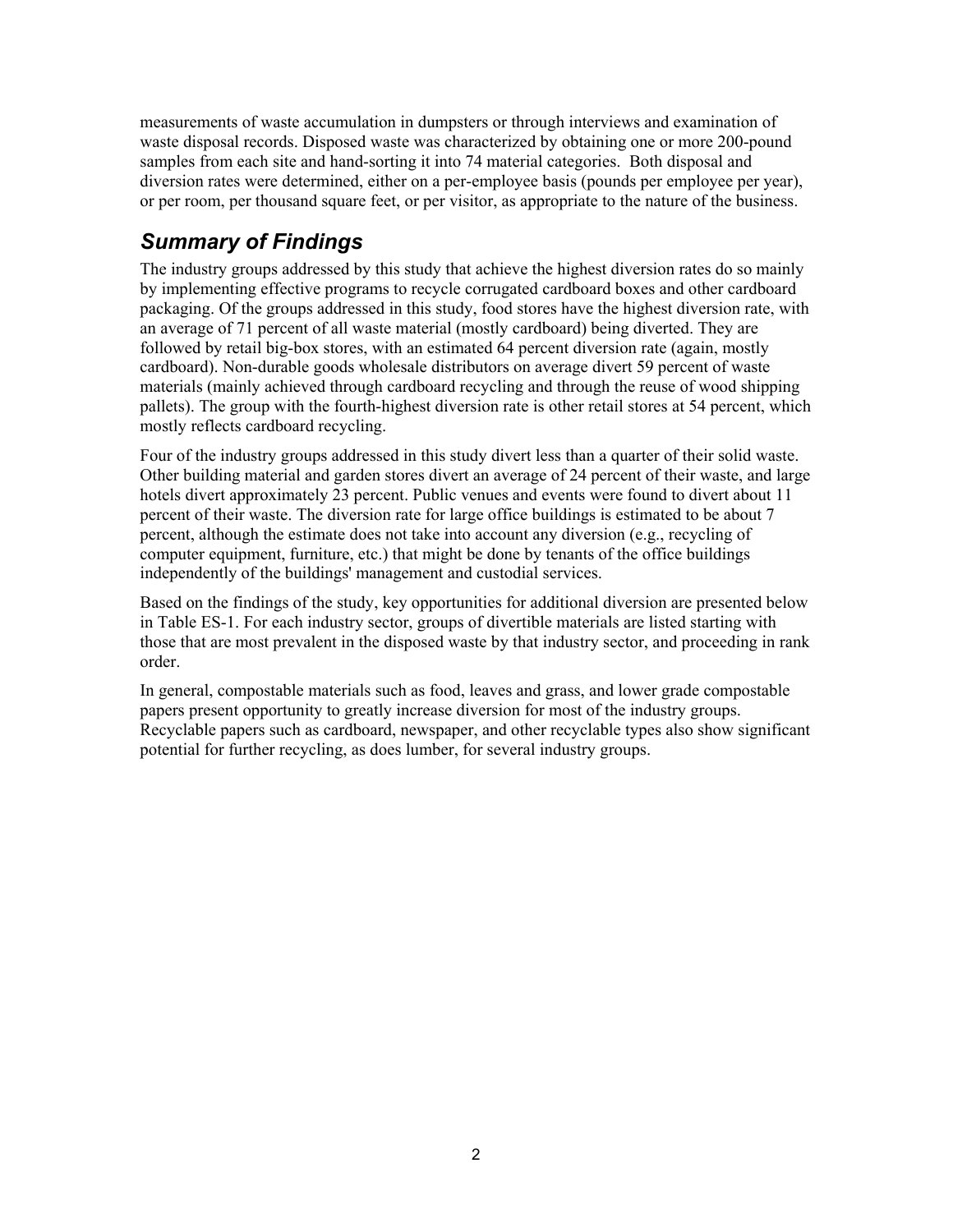| <b>Industry Group</b>                      | <b>Key Opportunities for Additional Diversion</b><br>(Figure in parentheses indicates percent of disposed waste<br>stream by weight)                                                                                                                                        |  |  |  |
|--------------------------------------------|-----------------------------------------------------------------------------------------------------------------------------------------------------------------------------------------------------------------------------------------------------------------------------|--|--|--|
| Fast-food restaurants                      | Food and compostable paper (up to 73%)<br>Cardboard (5%)<br>Newspaper and other recyclable papers (3%)<br>Plastic bottles and containers, tin/steel cans, aluminum cans<br>(3%)                                                                                             |  |  |  |
| <b>Full-service</b><br>restaurants         | Food and compostable paper (up to 74%)<br>٠<br>Cardboard (4%)<br>Plastic bottles and containers, tin/steel cans, aluminum cans<br>(3%)<br>Newspaper and other recyclable papers (3%)<br>Glass bottles and containers (2%)                                                   |  |  |  |
| Food stores                                | Food, compostable paper, and leaves and grass (up to 75%)<br>٠<br>Cardboard (4%)<br>Lumber (4%)<br>Recyclable papers (2%)<br>٠                                                                                                                                              |  |  |  |
| Durable goods<br>wholesale distributors    | Lumber (29%)<br>$\bullet$<br>Cardboard (10%)<br>Recyclable papers (6%)<br>Ferrous metal (5%)<br>Industrial plastic packaging film (4%)<br>٠<br>Gypsum board (3%)                                                                                                            |  |  |  |
| Nondurable goods<br>wholesale distributors | Food, leaves and grass, prunings and trimmings (31%)<br>$\bullet$<br>Cardboard (11%)<br>Lumber (10%)<br>٠<br>Recyclable papers (4%)<br>Industrial plastic packaging film (3%)                                                                                               |  |  |  |
| Large hotels                               | Food, leaves and grass, prunings and trimmings,<br>compostable paper (up to 49%)<br>Newspaper (9%)<br>Recyclable papers (7%)<br>Glass bottles and containers (4%)<br>Cardboard (3%)<br>Plastic bottles and containers, tin/steel cans, aluminum cans<br>(3%)<br>Lumber (3%) |  |  |  |

#### **Table ES-1: Opportunities for Diversion, by Industry Group**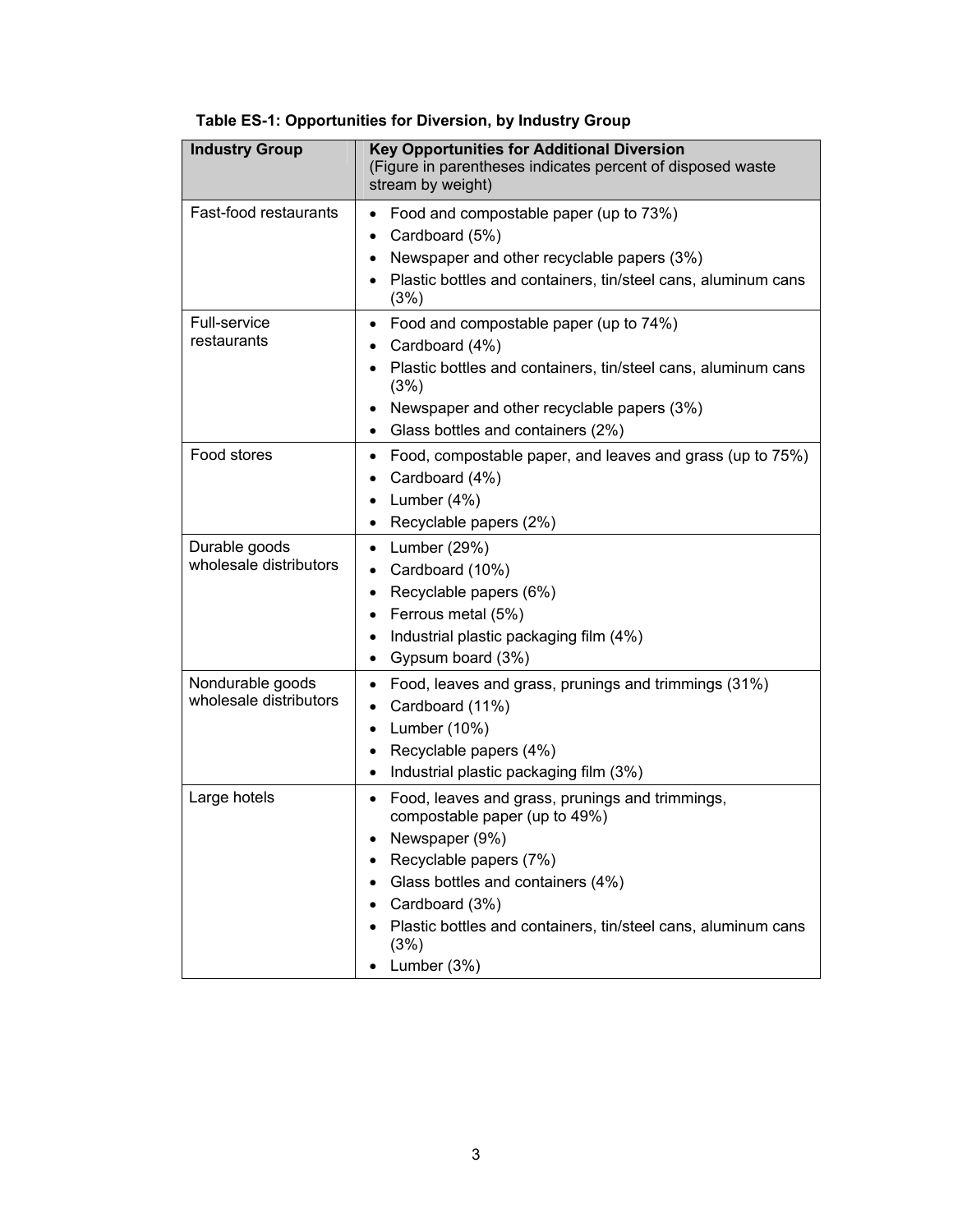| <b>Industry Group</b>                                          | <b>Key Opportunities for Additional Diversion</b><br>(Figure in parentheses indicates percent of disposed waste<br>stream by weight)                                                                                                                                                         |
|----------------------------------------------------------------|----------------------------------------------------------------------------------------------------------------------------------------------------------------------------------------------------------------------------------------------------------------------------------------------|
| Building material and<br>garden, big-box stores                | Lumber (23%)<br>$\bullet$<br>Concrete (9%)<br>Gypsum board (6%)<br>Cardboard (6%)<br>Ferrous metal (4%)<br>Carpet (4%)<br>Industrial plastic packaging film (2%)<br>Recyclable papers (2%)                                                                                                   |
| Building material and<br>garden, other stores<br>(not big-box) | Lumber (23%)<br>٠<br>Food, leaves and grass, prunings and trimmings (11%)<br>Concrete (8%)<br>Carpet (7%)<br>Recyclable papers (6%)<br>Gypsum board (5%)<br>Flat glass (4%)<br>Cardboard (3%)<br>Ferrous metal (2%)<br>Plastic bottles and containers, tin/steel cans, aluminum cans<br>(2%) |
| Retail, big-box stores                                         | Food, leaves and grass, prunings and trimmings (21%)<br>Lumber (14%)<br>Cardboard (6%)<br>Recyclable papers (4%)<br>Ferrous metal (3%)<br>Industrial plastic packaging film (2%)<br>٠                                                                                                        |
| Retail, other stores<br>(not big-box)                          | Food, leaves and grass (12%)<br>Lumber (11%)<br>Recyclable papers (10%)<br>Cardboard (8%)<br>Ferrous metals (5%)<br>Industrial plastic packaging film (2%)                                                                                                                                   |
| Anchor stores at<br>shopping malls                             | Food, leaves and grass, prunings and trimmings (13%)<br>Cardboard (7%)<br>Gypsum board (6%)<br>Recyclable papers (4%)<br>Ferrous metal (2%)                                                                                                                                                  |

#### **Table ES-1, continued: Opportunities for Diversion, by Industry Group**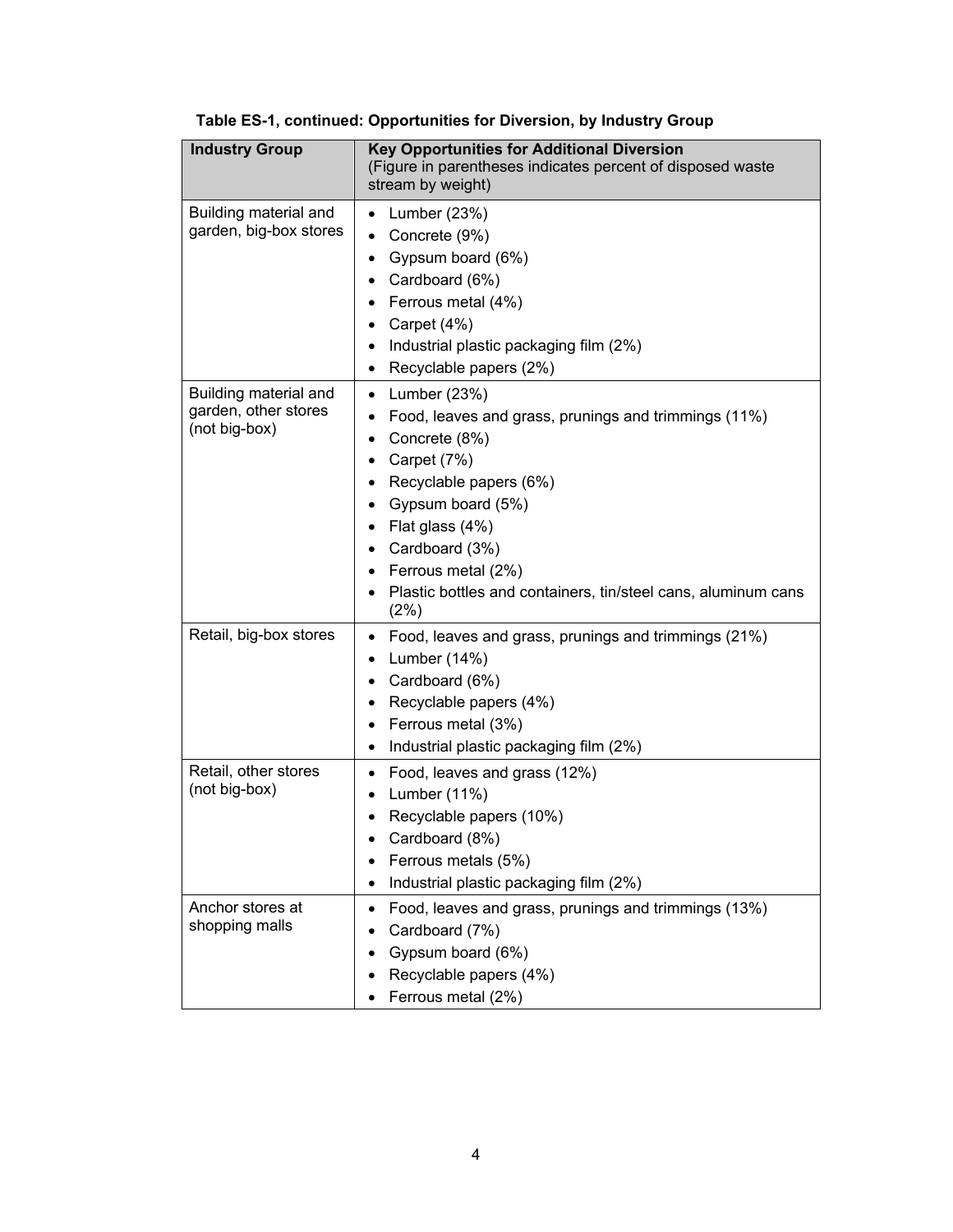| <b>Industry Group</b>                                                | <b>Key Opportunities for Additional Diversion</b><br>(Figure in parentheses indicates percent of disposed waste<br>stream by weight)                                                                                                       |
|----------------------------------------------------------------------|--------------------------------------------------------------------------------------------------------------------------------------------------------------------------------------------------------------------------------------------|
| Other parts of<br>shopping malls (not<br>including anchor<br>stores) | Food, leaves and grass, prunings and trimmings,<br>compostable paper (up to 46%)<br>Cardboard (8%)<br>Lumber $(5%)$<br>Recyclable papers (5%)<br>Plastic bottles and containers, tin/steel cans, aluminum cans<br>(2%)                     |
| Public venues and<br>events                                          | Food, leaves and grass, prunings and trimmings,<br>compostable paper (up to 54%)<br>Recyclable papers (8%)<br>Plastic bottles and containers, tin/steel cans, aluminum cans<br>(5%)<br>Cardboard (4%)<br>Glass bottles and containers (4%) |
| Large office buildings                                               | Recyclable papers (22%)<br>Food, leaves and grass (19%)<br>Cardboard (3%)<br>Plastic bottles and containers, tin/steel cans, aluminum cans<br>(3%)                                                                                         |

#### **Table ES-1, continued: Opportunities for Diversion, by Industry Group**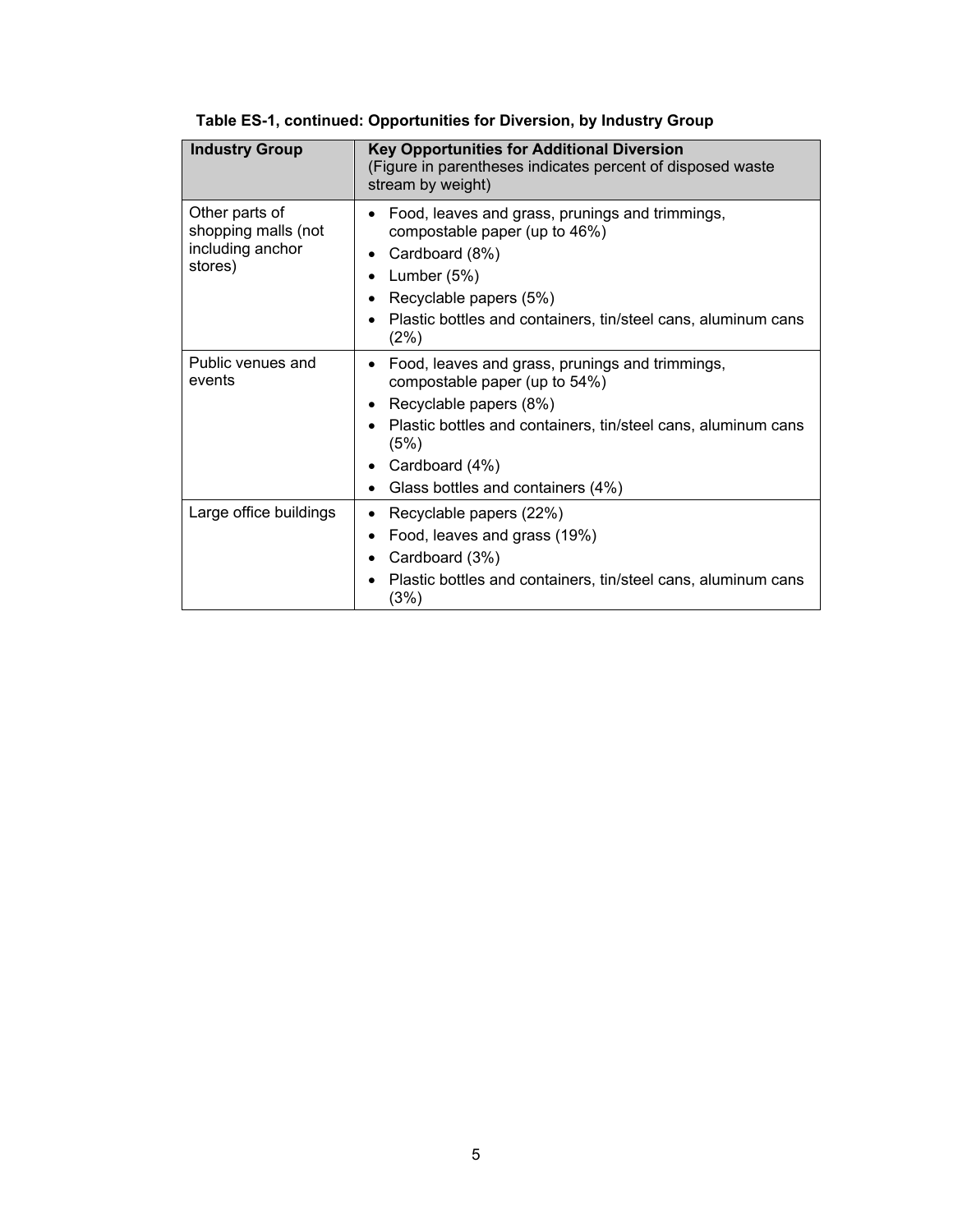## **Excerpts**

| Table 2: Industry Group Summary: Disposal, Diversion, Generation, and Diversion Rate |
|--------------------------------------------------------------------------------------|
|--------------------------------------------------------------------------------------|

| <b>Industry Group</b>                                          | <b>Disposal</b><br>(pounds per<br>employee) | <b>Diversion</b><br>(pounds per<br>employee) | <b>Waste</b><br><b>Generation</b><br>(pounds per<br>employee) | <b>Diversion</b><br>Rate |
|----------------------------------------------------------------|---------------------------------------------|----------------------------------------------|---------------------------------------------------------------|--------------------------|
| <b>Food Stores</b>                                             | 4,754                                       | 11,825                                       | 16,578                                                        | 71.3%                    |
| Retail, Big Box Stores                                         | 2,866                                       | 4,932                                        | 7,798                                                         | 63.3%                    |
| Non-Durable Wholesale Distributors                             | 2,861                                       | 4,070                                        | 6,931                                                         | 58.7%                    |
| Retail, Other Stores                                           | 1,719                                       | 1,995                                        | 3,714                                                         | 53.7%                    |
| Durable Wholesale Distributors                                 | 2,460                                       | 2,259                                        | 4,719                                                         | 47.9%                    |
| Anchor Stores at Shopping Malls<br>(pounds per 1,000 sq ft)    | 2,103                                       | 1,418                                        | 3,520                                                         | 40.3%                    |
| <b>Fast-Food Restaurants</b>                                   | 4,262                                       | 2,267                                        | 6,528                                                         | 34.7%                    |
| <b>Full-Service Restaurants</b>                                | 4,403                                       | 2,034                                        | 6,437                                                         | 31.6%                    |
| Building Material & Gardening, Big Box<br><b>Stores</b>        | 6,343                                       | 2,689                                        | 9,031                                                         | 29.8%                    |
| <b>Public Venues &amp; Events</b><br>(pounds per 100 visitors) | 172                                         | 72                                           | 244                                                           | 29.0%                    |
| Building Material & Gardening, Other<br><b>Stores</b>          | 3,481                                       | 1,118                                        | 4,599                                                         | 24.3%                    |
| Large Hotels                                                   | 3,903                                       | 1,145                                        | 5,049                                                         | 22.7%                    |
| <b>Shopping Malls</b><br>(pounds per 1,000 sq ft)              | 2,028                                       | 471                                          | 2,499                                                         | 18.9%                    |
| Large Office Buildings<br>(pounds per 1,000 sq ft)             | 1,866                                       | 132                                          | 1,998                                                         | 6.6%                     |

*Note: More detailed information on disposal rates can be found in Table 21 of Appendix A of the complete report.*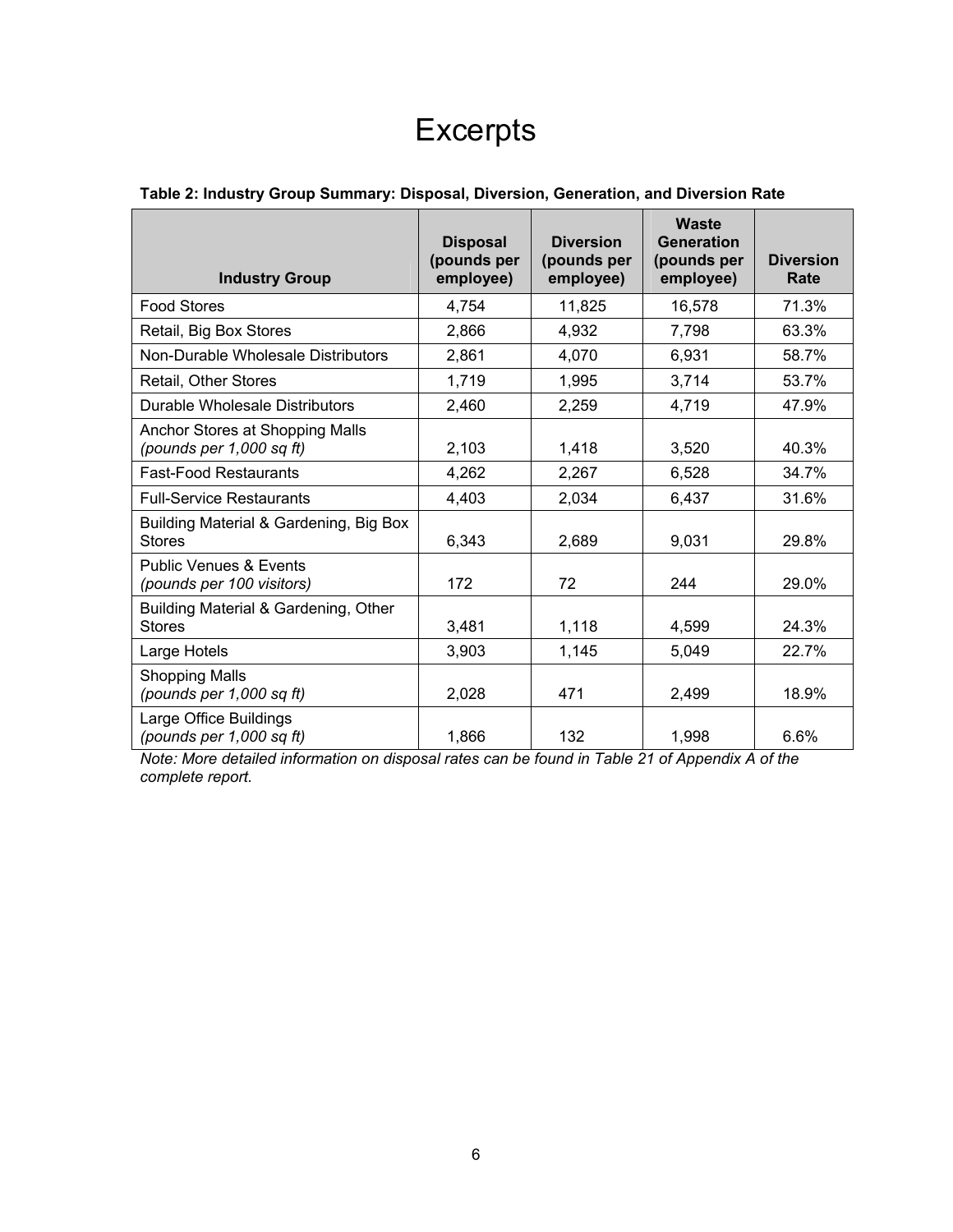### *Findings for Large Hotels*

Disposal, diversion, and total generated waste composition results for large hotels are detailed in [Table](#page-9-0) 8. Large hotels on average generate 5,049 pounds of waste material per employee per year. Of the total waste generation, less than 25 percent, or 1,145 pounds, is diverted per employee per year.

While large hotels divert approximately 412 pounds of paper per employee per year, they dispose of over 945 pounds of paper per employee per year that could be recycled, most of which is newspaper. An additional 308 pounds of remainder/composite paper is disposed of per employee per year, some of which is believed to be divertible through a composting program.

On average, large hotels divert almost a third of the total amount of glass generated, and they dispose of approximately 183 pounds of glass per employee per year. Nearly all of the disposed glass (172 pounds per employee per year) is easily recyclable bottles and containers.

Large hotels participate in very little metal diversion activities. On average, nine pounds of metal per employee per year is diverted, compared to over 145 pounds of metal disposed per employee per year.

Like most industry groups, large hotels divert very little plastic materials. Approximately 379 pounds of plastic per employee per year is disposed (9.7 percent of disposed materials). Of the disposed plastic material 1 percent is recyclable plastic film (about 39 pounds per employee per year), none of which is being diverted.

Annually, 1,421 pounds of food waste per employee is disposed at large hotels. Less than a third of all the food that is generated as waste is being diverted (562 pounds per employee per year).

A small number of large hotels participate in lumber and treated wood diversion. On average 21 pounds per employee per year is diverted. Most large hotels are disposing of a sizable quantity of wood waste that could be diverted (144 pounds per employee per year).

[Figure](#page-8-0) F represents the portion of the waste stream that is currently being diverted, as well as what could easily be diverted or potentially be diverted, and the remaining disposed portion.

#### *REASONS THESE SITES DIVERT WASTE*

Approximately 82 percent of the large hotels surveyed about their diversion practices had some type of diversion program in place. Businesses were asked about their reasons for participating or not participating in a recycling/diversion program. The range of responses is presented below:

#### **Participants said:**

- The city has a recycling program that is easy to participate in.
- They participate because they believe it is a good thing to do.
- They would recycle more, but costs are prohibitive.

#### **Non-participants said:**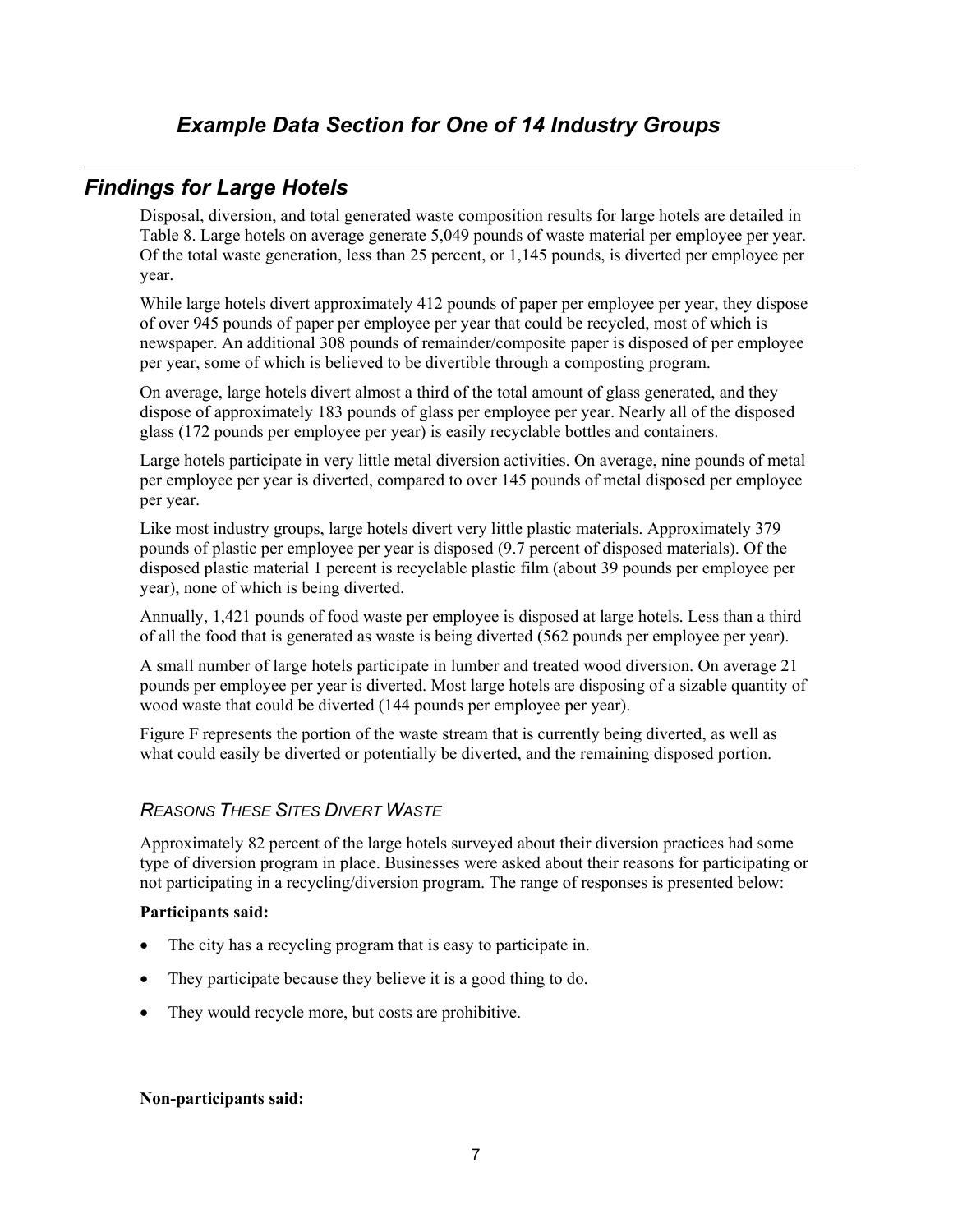- They felt recycling was too expensive.
- There is limited space to store recyclables.
- They do not have enough time for recycling.
- <span id="page-8-0"></span>• They don't recycle because they haven't set up a recycling program.

**Figure : Large Hotels: Diverted and Divertible Waste Material, 2005** 

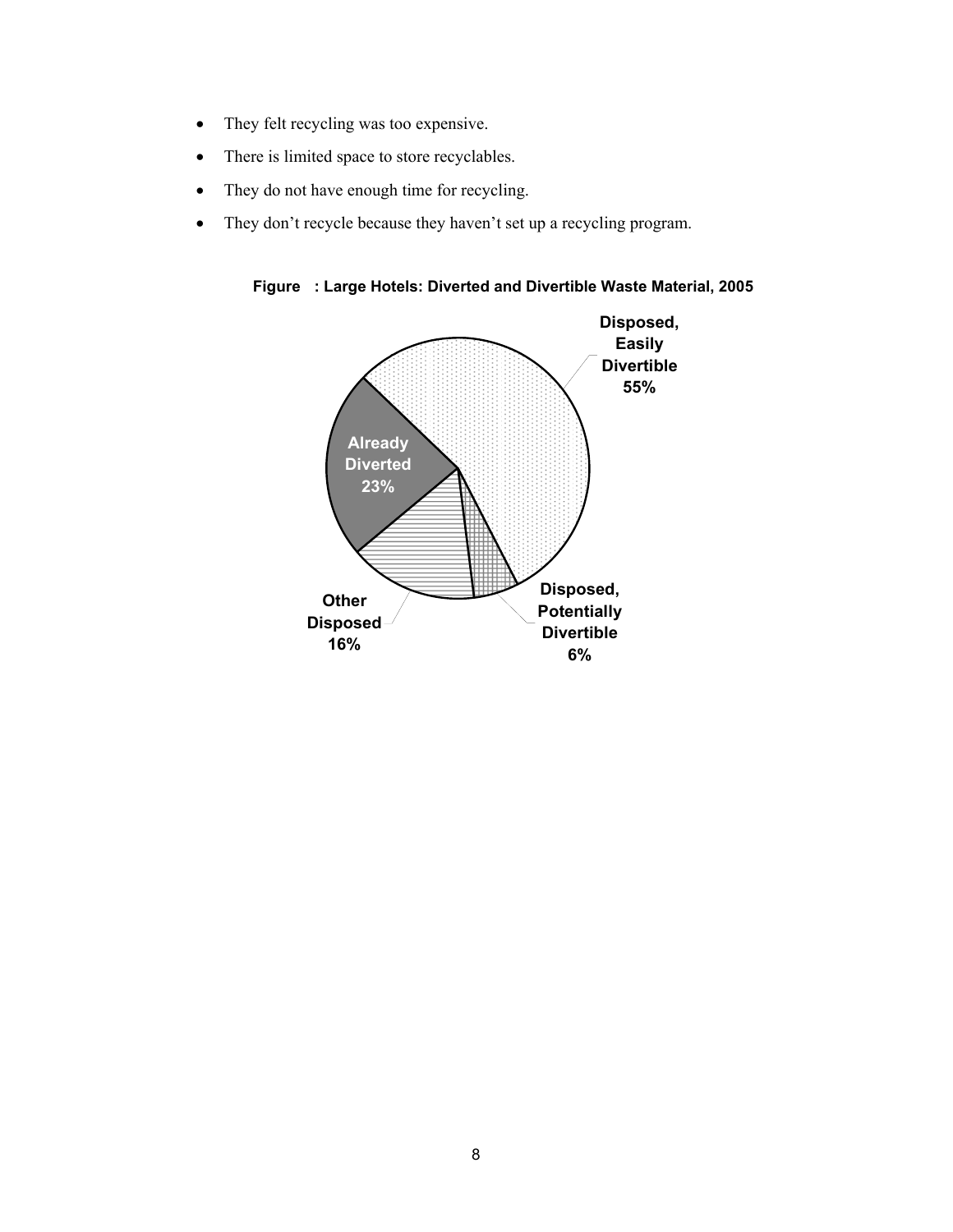|                                                                   | <b>Disposed Waste</b><br>Est. |              | <b>Diverted Waste</b><br>Est. | <b>Total Generated</b><br>Waste<br>Est. |
|-------------------------------------------------------------------|-------------------------------|--------------|-------------------------------|-----------------------------------------|
| <b>Material</b>                                                   | <b>Percent</b>                | + / -        | <b>Percent</b>                | <b>Percent</b>                          |
| Paper                                                             | 32.3%                         |              | 36.0%                         | 33.2%                                   |
| Uncoated Corrugated Cardboard                                     | 3.2%                          | 0.9%         | 18.9%                         | 6.8%                                    |
| Paper Bags/Kraft                                                  | 0.3%                          | 0.1%         | 0.0%                          | 0.3%                                    |
| Newspaper                                                         | 9.0%                          | 2.1%         | 10.5%                         | 9.4%                                    |
| White Ledger                                                      | 2.2%                          | 1.2%         | 6.5%                          | 3.2%                                    |
| Other Office Paper & Colored Ledger Paper                         | 2.7%                          |              | 0.0%                          | 2.1%                                    |
| <b>Colored Ledger</b>                                             | 0.1%                          | 0.1%         |                               |                                         |
| <b>Other Office Paper</b>                                         | 2.7%                          | 2.5%         |                               |                                         |
| <b>Computer Paper</b>                                             | 0.3%                          | 0.4%         | 0.0%                          | 0.3%                                    |
| Magazines & Catalogs                                              | 1.0%                          | 0.5%         | 0.0%                          | 0.7%                                    |
| <b>Phone Books &amp; Directories</b>                              | 0.1%                          | 0.1%         | 0.0%                          | 0.1%                                    |
| Other Miscellaneous Paper                                         | 5.5%                          | 1.3%         | 0.0%                          | 4.3%                                    |
| Remainder/Composite Paper                                         | 7.9%                          | 1.6%         | 0.0%                          | 6.1%                                    |
|                                                                   |                               |              |                               |                                         |
| Glass                                                             | 4.7%                          |              | 7.5%                          | 5.3%                                    |
| Glass Bottles & Containers (colors not specified)                 | 4.4%                          |              | 7.5%                          | 5.1%                                    |
| Clear Glass Bottles & Containers                                  | 2.0%                          | 0.5%         |                               |                                         |
| Green Glass Bottles & Containers                                  | 1.4%                          | 0.5%         |                               |                                         |
| <b>Brown Glass Bottles &amp; Containers</b>                       | 0.9%                          | 0.3%         |                               |                                         |
| <b>Other Colored Glass Bottles &amp; Containers</b>               | 0.0%                          | 0.0%         |                               |                                         |
| <b>Flat Glass</b>                                                 | 0.0%                          | $0.0\%$      | 0.0%                          | 0.0%                                    |
| Remainder/Composite Glass                                         | 0.3%                          | 0.2%         | 0.0%                          | 0.2%                                    |
| Metal                                                             | 3.8%                          |              | 0.8%                          | 3.1%                                    |
| <b>Tin/Steel Cans</b>                                             | 0.5%                          | 0.2%         | 0.0%                          | 0.4%                                    |
| <b>Major Appliances</b>                                           | 0.4%                          | 0.6%         | 0.0%                          | 0.3%                                    |
| <b>Used Oil Filters</b>                                           | 0.0%                          | $0.0\%$      | 0.0%                          | 0.0%                                    |
| <b>Other Ferrous</b>                                              | 0.6%                          | 0.6%         | 0.0%                          | 0.5%                                    |
| Aluminum Cans                                                     | 0.2%                          | 0.1%         | 0.8%                          | 0.3%                                    |
| <b>Other Non-Ferrous</b>                                          | 0.1%                          | 0.1%         | 0.0%                          | 0.1%                                    |
| Remainder/Composite Metal                                         | 2.0%                          | 1.7%         | 0.0%                          | 1.5%                                    |
| <b>Plastic</b>                                                    | 9.7%                          |              | 1.2%                          | 7.8%                                    |
|                                                                   | 1.6%                          |              | 1.2%                          | 1.5%                                    |
| PETE & HDPE Bottles, Buckets, & Containers<br><b>PETE Bottles</b> | 0.8%                          | 0.3%         |                               |                                         |
| <b>Other PETE Containers</b>                                      |                               | 0.0%         |                               |                                         |
|                                                                   | 0.1%<br>0.3%                  | 0.1%         |                               |                                         |
| <b>HDPE Natural Bottles</b><br><b>HDPE Colored Bottles</b>        | 0.1%                          | 0.0%         |                               |                                         |
|                                                                   | 0.0%                          |              |                               |                                         |
| HDPE 5-gallon Buckets - food<br>HDPE 5-gallon Buckets - non-food  | 0.1%                          | 0.1%<br>0.2% |                               |                                         |
| <b>Other HDPE Containers</b>                                      | 0.2%                          | 0.1%         |                               |                                         |
| #3-#7 Bottles & Containers                                        | 0.5%                          |              | 0.0%                          | 0.4%                                    |
| #3-#7 Bottles                                                     | 0.0%                          | $0.0\%$      |                               |                                         |
| #3-#7 Other Containers                                            | 0.5%                          | 0.2%         |                               |                                         |
| <b>Plastic Film</b>                                               | 3.7%                          |              | 0.0%                          | 2.9%                                    |
| <b>Plastic Trash Bags</b>                                         | 1.7%                          | 0.4%         |                               |                                         |
| Plastic Grocery & Other Merchandise Bags                          | 0.3%                          | 0.1%         |                               |                                         |
| Non-Bag Comm. & Indust. Packg Film                                | 0.2%                          | 0.1%         |                               |                                         |
| <b>Film Products</b>                                              | 0.2%                          | 0.4%         |                               |                                         |
| <b>Other Film</b>                                                 | 1.3%                          | 0.2%         |                               |                                         |
| Durable Plastic Items                                             | 1.0%                          | 0.8%         | 0.0%                          | 0.8%                                    |
| Remainder/Composite Plastic                                       | 2.8%                          | 0.9%         | $0.0\%$                       | 2.2%                                    |

#### <span id="page-9-0"></span>**Table : Large Hotels: Waste Disposal, Diversion, and Total Generation Composition, 2005**